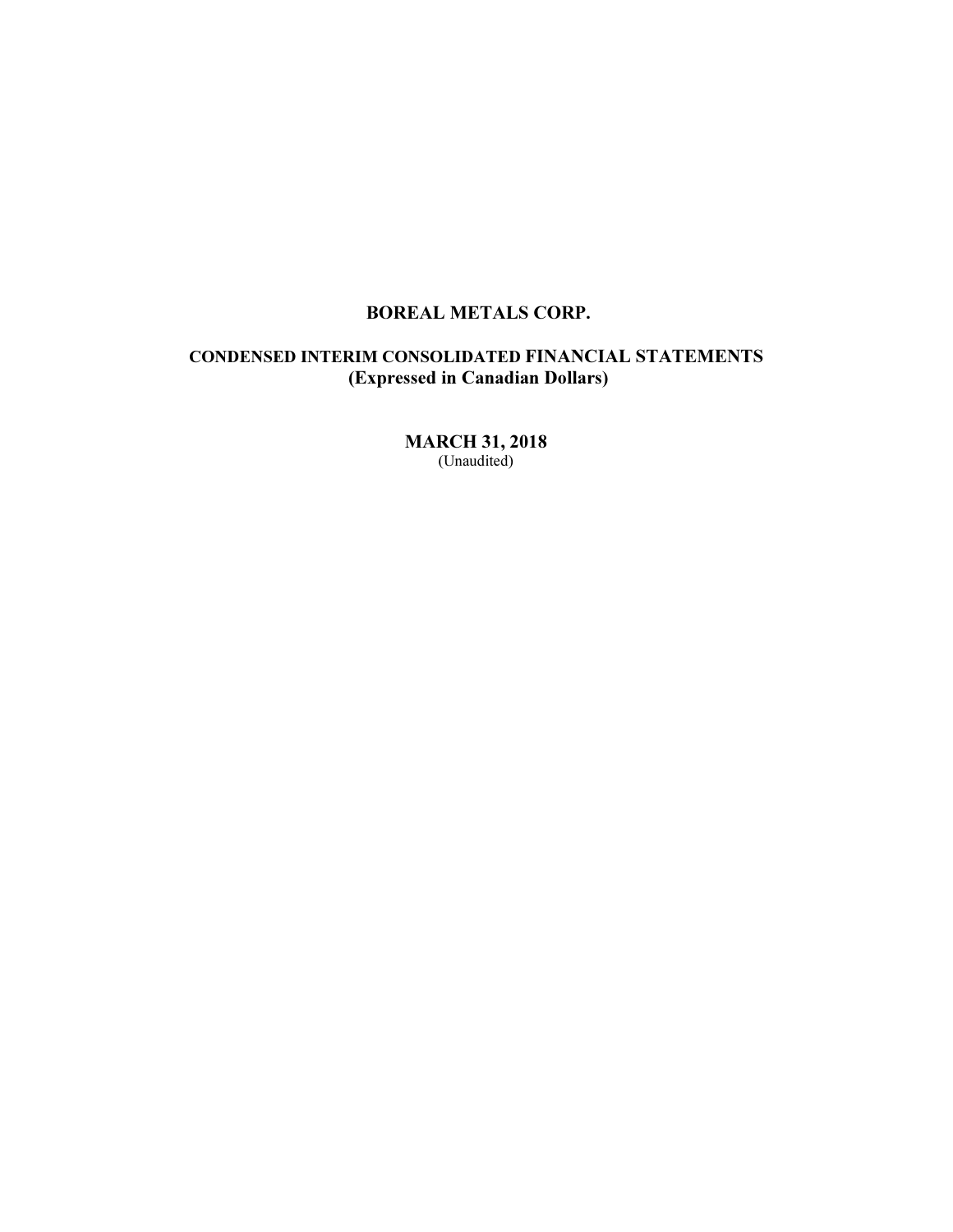## NOTICE OF NO AUDITOR REVIEW OF CONDENSED INTERIM CONSOLIDATED FINANCIAL STATEMENTS

Under National Instrument 51-102, Part 4, subsection 4.3 (3) (a), if an auditor has not performed a review of the condensed interim consolidated financial statements, they must be accompanied by a notice indicating that an auditor has not reviewed the financial statements.

The accompanying unaudited condensed interim consolidated financial statements of the Company have been prepared by and are the responsibility of the Company's management.

The Company's independent auditor has not performed a review of these financial statements in accordance with standards established by the Canadian Institute of Chartered Accountants for a review of condensed interim financial statements by an entity's auditor.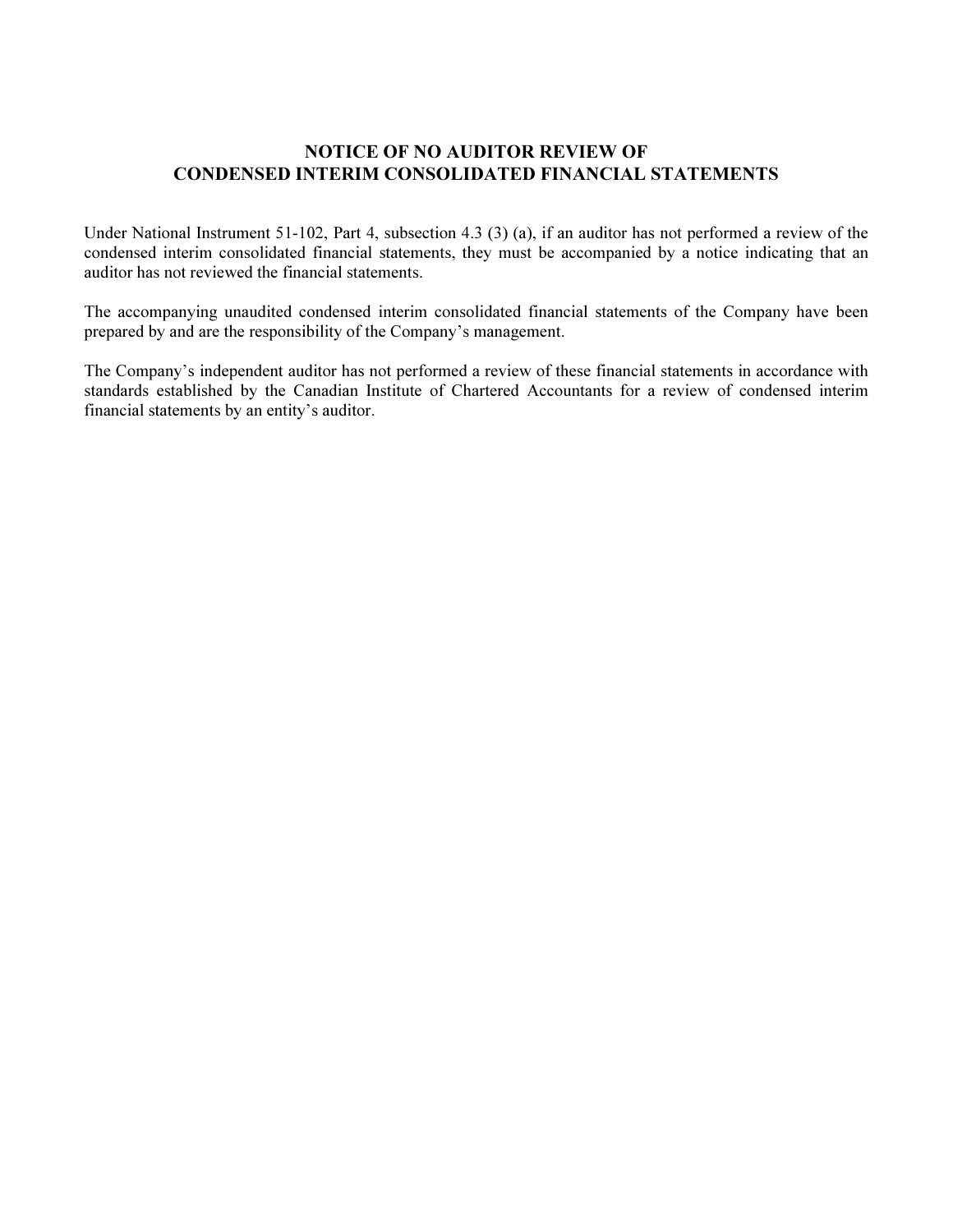## BOREAL METALS CORP. CONDENSED INTERIM CONSOLIDATED STATEMENTS OF FINANCIAL POSITION As at March 31, 2018 and December 31, 2017 (Expressed in Canadian Dollars) (Unaudited)

|                                                                                              | Note           | March 31,<br>2018 | December 31,<br>2017 |
|----------------------------------------------------------------------------------------------|----------------|-------------------|----------------------|
|                                                                                              |                |                   | (Restated –          |
|                                                                                              |                |                   | Notes 2 and 13)      |
| <b>ASSETS</b>                                                                                |                |                   |                      |
| <b>Current Assets</b>                                                                        |                |                   |                      |
|                                                                                              |                |                   |                      |
| Cash                                                                                         |                | \$<br>1,665,678   | \$<br>3,397,728      |
| Receivables                                                                                  |                | 260,578           | 76,206               |
| Prepaid                                                                                      |                | 206,075           | 332,935              |
|                                                                                              |                | 2,132,331         | 3,806,869            |
| Reclamation bond                                                                             |                | 7,650             | 7,650                |
| Exploration and evaluation assets                                                            | 3              | 3,557,654         | 2,305,174            |
| Equipment                                                                                    | $\overline{4}$ | 81,993            |                      |
|                                                                                              |                |                   |                      |
| <b>TOTAL ASSETS</b>                                                                          |                | \$<br>5,779,628   | \$<br>6,119,693      |
| <b>LIABILITIES</b><br><b>Current Liabilities</b><br>Accounts payable and accrued liabilities | 5,7            | \$<br>485,035     | \$<br>686,862        |
| <b>SHAREHOLDERS' EQUITY</b>                                                                  |                |                   |                      |
| Share capital                                                                                | 6              | 7,520,871         | 7,053,617            |
| Reserves                                                                                     |                | 238,847           | 238,847              |
| Deficit                                                                                      |                | (2,465,125)       | (1,859,633)          |
|                                                                                              |                | 5,294,593         | 5,432,831            |
| <b>TOTAL LIABILITIES AND</b><br><b>SHAREHOLDERS' EQUITY</b>                                  |                | \$<br>5,779,628   | \$<br>6,119,693      |
| Nature of operations and going concern (Note 1)<br>Subsequent events (Note 12)               |                |                   |                      |
| Approved and authorized by the Board on May 29, 2018.                                        |                |                   |                      |
| "Karl Antonius"                                                                              | Director       | "Jon Sherron"     | Director             |
| Karl Antonius                                                                                |                | Jon Sherron       |                      |

The accompanying notes are an integral part of these condensed interim consolidated financial statements.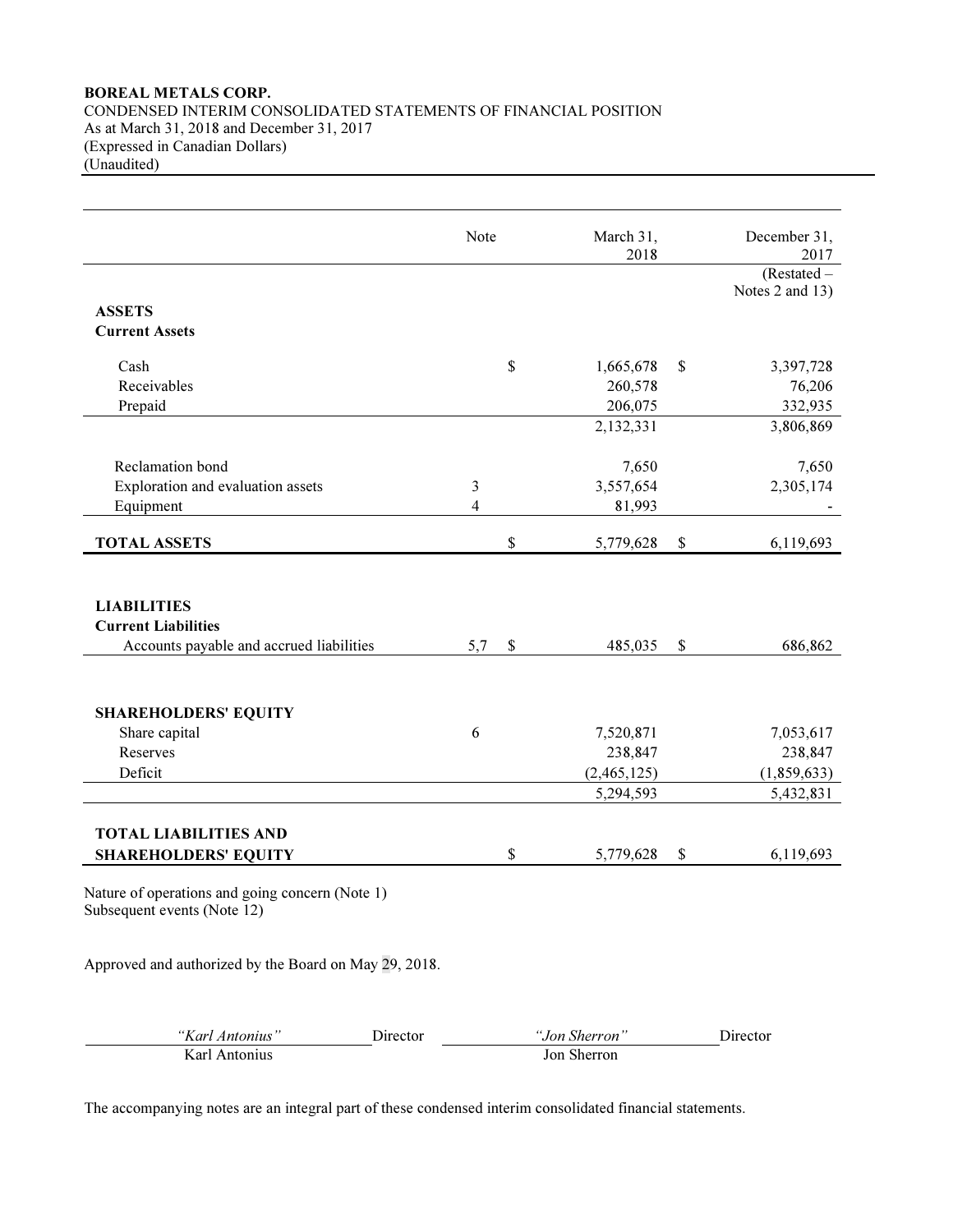CONDENSED INTERIM CONSOLIDATED STATEMENTS OF LOSS AND COMPREHENSIVE LOSS For the Periods Ended March 31, 2018 and 2017 (Expressed in Canadian Dollars) (Unaudited)

|                                                                                     |                | For the three months ended March 31, |                 |
|-------------------------------------------------------------------------------------|----------------|--------------------------------------|-----------------|
|                                                                                     | Note           | 2018                                 | 2017            |
|                                                                                     |                |                                      | (Restated –     |
|                                                                                     |                |                                      | Notes 2 and 13) |
| <b>OPERATING EXPENSES</b>                                                           |                |                                      |                 |
| Administrative fees                                                                 |                | \$<br>1,871                          | \$              |
| Amortization                                                                        |                | 2,860                                |                 |
| Audit and accounting fees                                                           |                | 34,045                               | 8,400           |
| Consulting fees                                                                     | $\overline{7}$ | 8,668                                | 17,498          |
| General and administrative costs                                                    |                | 29,986                               | 8,550           |
| Foreign exchange                                                                    |                | 16,608                               | 10,449          |
| Management fees                                                                     | 7              | 95,500                               | 2,500           |
| Marketing                                                                           |                | 296,593                              |                 |
| Legal fees                                                                          |                | 2,789                                | 13,088          |
| Regulatory, filing and transfer agents fees                                         |                | 11,321                               | 698             |
| Rent                                                                                | 7              | 26,818                               |                 |
| Travel expenses                                                                     |                | 78,433                               | 8,769           |
| <b>LOSS AND COMPREHENSIVE LOSS FOR THE</b>                                          |                |                                      |                 |
| <b>PERIOD</b>                                                                       |                | \$<br>(605, 492)                     | \$<br>(69, 952) |
| Basic and diluted loss per common share<br>Weighted average number of common shares |                | \$<br>(0.01)                         | \$<br>(0.01)    |
| issued and outstanding                                                              |                | 52,307,518                           | 9,476,109       |

The accompanying notes are an integral part of these condensed interim consolidated financial statements.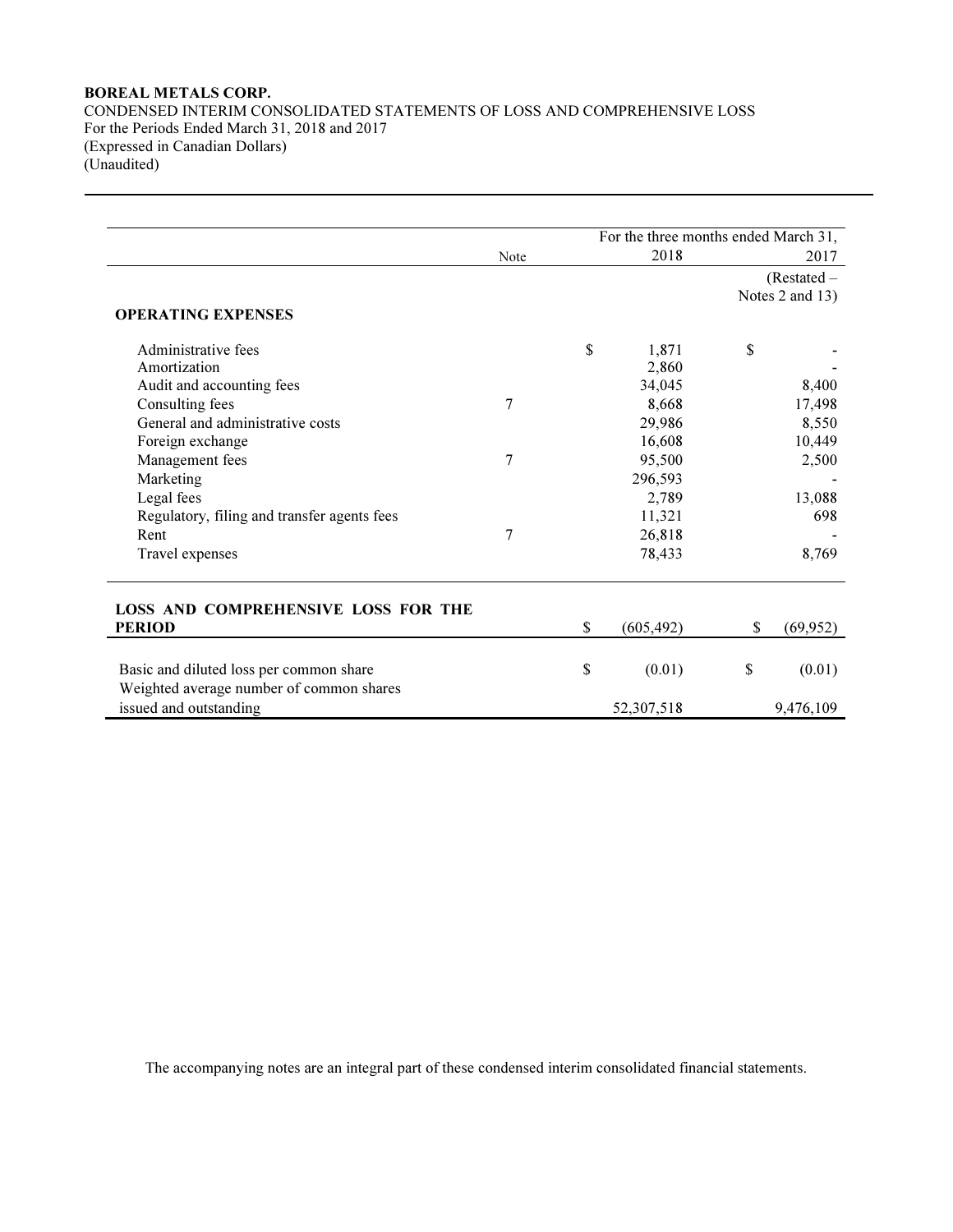## BOREAL METALS CORP. CONDENSED INTERIM CONSOLIDATED STATEMENTS OF CASH FLOWS For the Periods Ended March 31, 2018 and 2017 (Expressed in Canadian Dollars) (Unaudited)

|                                             | For the three months ended March 31, |             |    |            |  |
|---------------------------------------------|--------------------------------------|-------------|----|------------|--|
|                                             |                                      | 2018        |    | 2017       |  |
| Cash flow provided by (used in):            |                                      |             |    |            |  |
| <b>CASH FLOW FROM OPERATING ACTIVITIES</b>  |                                      |             |    |            |  |
| Loss for the period                         | \$                                   | (605, 492)  | \$ | (69, 952)  |  |
| Amortization                                |                                      | 2,860       |    | 21,367     |  |
| Changes in non-cash working capital items:  |                                      |             |    |            |  |
| Accounts receivable                         |                                      | 126,860     |    | (9, 565)   |  |
| Prepaid                                     |                                      | (184, 372)  |    |            |  |
| Accounts payable and accrued liabilities    |                                      | (201, 827)  |    | 38,231     |  |
| Short-term loan                             |                                      |             |    | 63,500     |  |
|                                             |                                      | (861,971)   |    | 43,581     |  |
| <b>CASH FLOWS FROM INVESTING ACTIVITIES</b> |                                      |             |    |            |  |
| Purchase of equipment                       |                                      | (84, 853)   |    |            |  |
| Exploration and evaluation of assets        |                                      | (767, 656)  |    | (257, 560) |  |
| Acquisition of entities                     |                                      | (87,570)    |    | 51,450     |  |
|                                             |                                      | (1,802,050) |    | (206, 110) |  |
| <b>CASH FLOWS FROM FINANCING ACTIVITIES</b> |                                      |             |    |            |  |
| Shares issued for cash                      |                                      | 70,000      |    |            |  |
| Share subscription                          |                                      |             |    | 194,121    |  |
|                                             |                                      | 70,000      |    | 194,121    |  |
| Increase in cash                            |                                      |             |    |            |  |
|                                             |                                      | (1,732,050) |    | 31,592     |  |
| Cash - beginning of period                  |                                      | 3,397,728   |    | 196,987    |  |
| Cash - end of period                        | $\mathbf{\hat{s}}$                   | 1,665,678   | \$ | 228,579    |  |
| Supplemental Cash Flow                      |                                      |             |    |            |  |
| Cash paid for interest                      | $\blacktriangledown$<br>\$           |             | \$ |            |  |
| Cash paid for income taxes                  | \$                                   |             | \$ |            |  |

Supplemental disclosure with respect to cash flows (Note 10)

The accompanying notes are an integral part of these condensed interim consolidated financial statements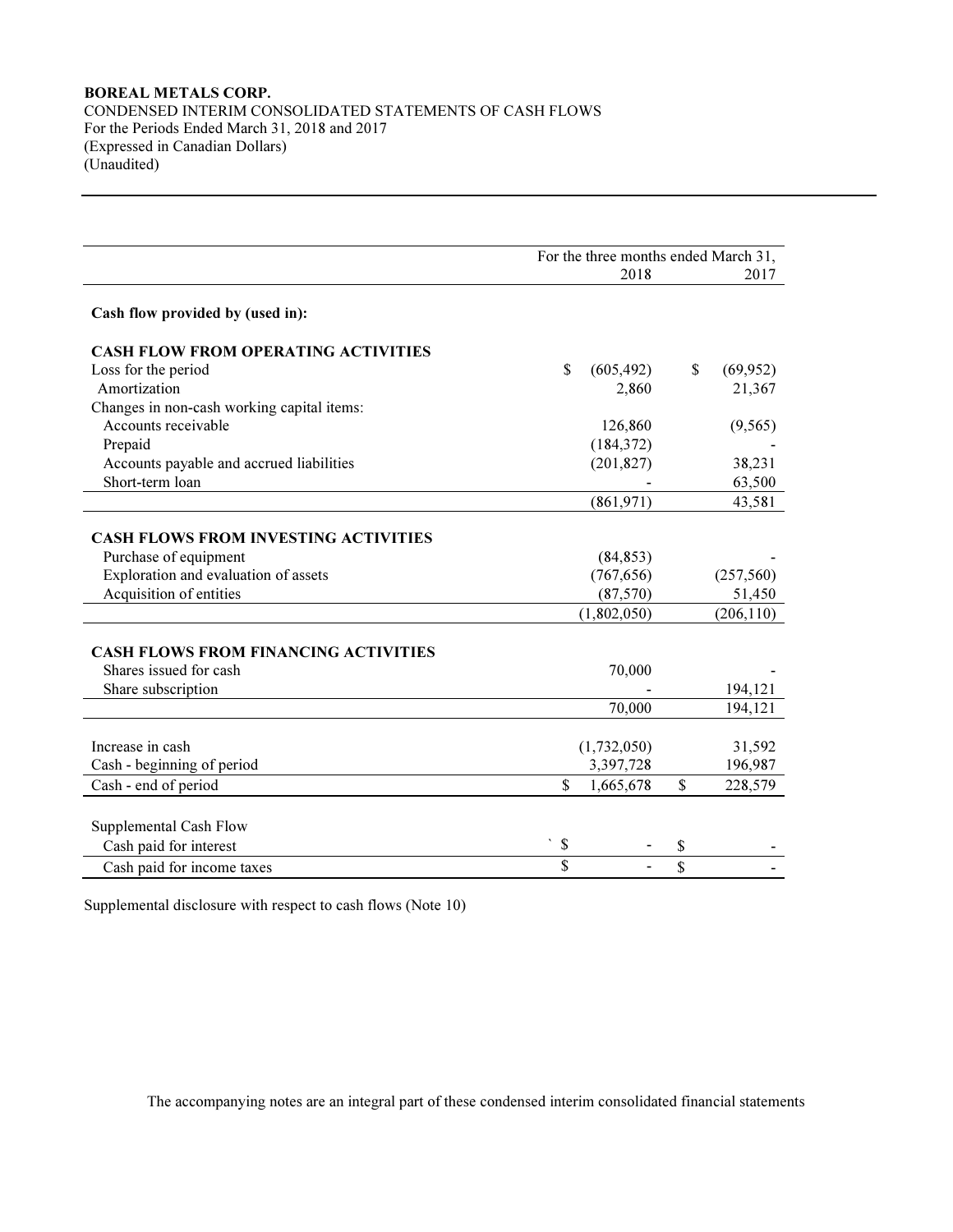CONDENSED INTERIM CONSOLIDATED STATEMENTS OF CHANGES IN SHAREHOLDERS' EQUITY (DEFICIENCY) For the Periods Ended March 31, 2017 and 2018 (Expressed in Canadian Dollars) (Unaudited)

|                                                         |                          | <b>Share Capital</b> |                   |   |                                     |          |                          |          |                |   |                   |
|---------------------------------------------------------|--------------------------|----------------------|-------------------|---|-------------------------------------|----------|--------------------------|----------|----------------|---|-------------------|
|                                                         | <b>Number</b>            |                      | Amount            |   | <b>Share</b><br><b>Subscription</b> |          | Warrants                 |          | Deficit        |   | Total             |
| <b>Balance at December 31, 2016</b><br>Shares issued on | 8,610,000                | S                    | 191,000           | S | 289,379                             | S        | $\overline{\phantom{a}}$ | \$.      | (456, 012)     | S | 24,367            |
| acquisition of Swedish Companies                        | 1,713,390                |                      | 85,670            |   |                                     |          | $\overline{\phantom{0}}$ |          | $\blacksquare$ |   | 85,670            |
| Obligations to issue shares                             | $\overline{\phantom{0}}$ |                      |                   |   | 194,121                             |          |                          |          |                |   | 194,121           |
| Loss for the period                                     |                          |                      |                   |   |                                     |          |                          |          | (69, 952)      |   | (69, 952)         |
| <b>Balance at March 31, 2017</b>                        | 10,323,390               |                      | 276,670           | S | 483,500                             | <b>S</b> | $\,$                     |          | (525, 964)     |   | 234,206           |
| <b>Balance at December 31, 2017</b><br>Shares issued on | 51,590,714               | S                    | 7,053,617         | S | $\sim$                              | S        | 238,847                  | <b>S</b> | (1,859,633)    | S | 5,432,831         |
| acquisition of Modum property<br>warrants exercised     | 1,324,181<br>700,000     |                      | 397,254<br>70,000 |   | $\sim$<br>$\overline{\phantom{0}}$  |          | $\overline{\phantom{a}}$ |          |                |   | 397,254<br>70,000 |
| Loss for the period                                     |                          |                      |                   |   |                                     |          |                          |          | (605, 492)     |   | (605, 492)        |
| Balance at March 31, 2018                               | 53,614,895               |                      | 7,520,871         | S | $\sim$                              |          | 238,847                  |          | (2,465,125)    |   | 5,294,593         |

The accompanying notes are an integral part of these condensed interim consolidated financial statements.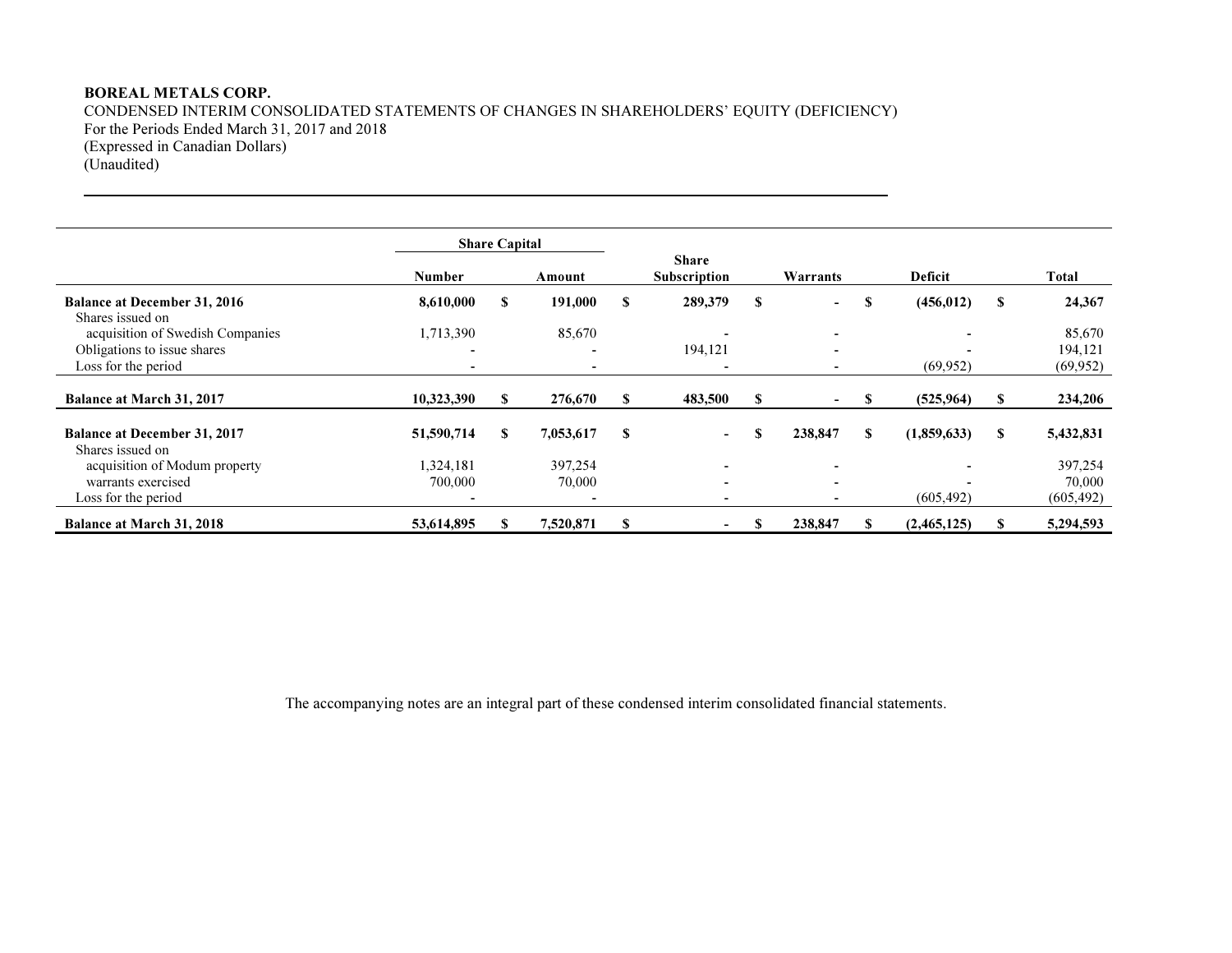## 1. NATURE OF OPERATIONS AND GOING CONCERN

Boreal Metals Corp. (the "Company") was incorporated under the Business Corporations Act, British Columbia on December 31, 2013 and is considered to be in the exploration stage with respect to its mineral properties. The Company's head office address is Suite 340 - 233 West 1st Street, North Vancouver, BC V7M 1B3.

On April 1, 2014, the Company commenced trading on the Canadian Securities Exchange ("CSE") under the trading symbol "EFM". On April 12, 2016, the CSE delisted the Company for being in default of CSE requirements. As of the date of the financial statements the Company's common shares were delisted from trading on the CSE.

On November 21, 2017, the Company obtained a public listing for its securities on the TSX Venture Exchange ("TSX-V") under the trading symbol "BMX" following closing of its offerings of units by way of Short Form Offering Document ("SFOD") and by way of a brokered private placement (Note 6).

In November 2017, the Company obtained listing on Frankfurt Stock exchange under the symbol 03E.

On February 14, 2017, the Company closed a share purchase agreement with EMX Royalty Corporation ("EMX") and has acquired two companies with exploration stage assets in Scandinavia. The companies were wholly-owned subsidiaries of EMX which together held a portfolio of four base and precious metal exploration projects, two in Sweden and two in Norway. EMX Exploration Scandinavia AB and Iekelvare Minerals AB (together referred to as the "Swedish Companies") are now wholly-owned subsidiaries of the Company (Note 3).

On February 15, 2018, the Company amended the share purchase agreement with EMX and has acquired the Modum Project ("Modum") with exploration stage assets in Scandinavia (Note 3).

On March 20, 2018, the Company completed the acquisition of the Guldgruvan cobalt project ("Guldgruvan") from EMX by Boreal Energy Metals Corp. ("BEMC"), a newly created and wholly owned subsidiary of Boreal, through its wholly owned subsidiary Boreal Battery Metals Scandinavia AB (" BBMSAB")(Note 3).

The Company is in the process of exploring and developing its mineral properties and has not yet determined whether the properties contain reserves that are economically recoverable. The recoverability of the amounts shown for mineral properties and related exploration and evaluation assets are dependent upon the existence of economically recoverable reserves, the ability of the Company to obtain necessary financing to complete the development of those reserves and upon future profitable production.

These condensed interim consolidated financial statements have been prepared by management on a going concern basis which assumes that the Company will be able to realize its assets and discharge its liabilities in the normal course of business for the foreseeable future. The Company has incurred ongoing losses and expects to incur further losses in the development of its business. At March 31, 2018, the Company had cash of \$1,665,678, working capital of \$1,647,296 and accumulated deficit of \$2,465,125. The continuing operations of the Company are dependent upon its ability to continue to raise adequate financing and to commence profitable operations in the future and repay its liabilities arising from normal business operations as they become due. Management estimates it has sufficient funds for operations for the ensuing year.

The condensed interim consolidated financial statements do not include any adjustments relating to the recoverability and classification of recorded asset amounts and classification of liabilities that might be necessary should the Company be unable to continue in existence.

## 2. BASIS OF PREPARATION AND SIGNIFICANT ACCOUNTING POLICIES

## Basis of presentation and basis of consolidation

These unaudited condensed interim consolidated financial statements have been prepared in accordance with IAS 34 – Interim Financial Reporting ("IAS 34") as issued by the International Accounting Standards Board ("IASB"). Accordingly, certain disclosures included in annual financial statements prepared in accordance with International Financial Reporting Standards ("IFRSs") as issued by the IASB have been condensed or omitted.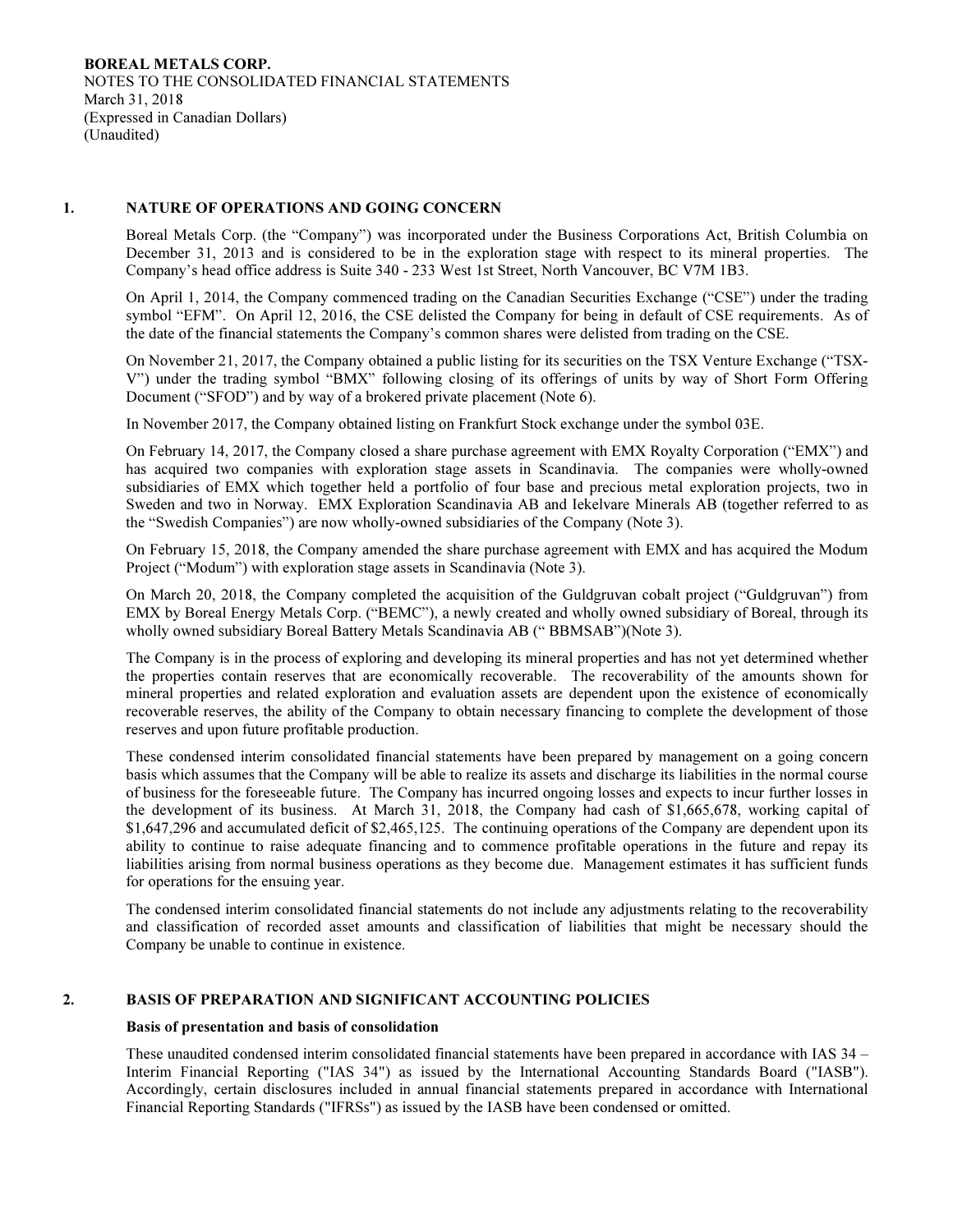The consolidated financial statements have been prepared on a historical cost basis except for certain financial assets that are measured at fair value. In addition, these consolidated financial statements have been prepared using the accrual basis of accounting, except for cash flow information.

These condensed interim consolidated financial statements incorporate the financial statements of the Company and its wholly controlled subsidiary, First Ferro Mining Ltd. ("First Ferro", currently dormant), Swedish Companies, BEMC, and BBMSAB (Note 3). Control exists when the Company has the power, directly or indirectly, to govern the financial and operating policies of an entity so as to obtain benefits from its activities. All significant intercompany transactions and balances have been eliminated.

The condensed interim consolidated financial statements do not include all the information and disclosures required in the annual financial statements and should be read in conjunction with the Company's annual financial statements for the year ended December 31, 2017, which have been prepared in accordance with IFRS.

The accounting policies applied in the preparation of these condensed interim consolidated financial statements are consistent with those applied and disclosed in the Company's audited consolidated financial statements for the year ended December 31, 2017, with the exception of the change in accounting policy for exploration and evaluation assets as discussed below.

The Company's interim results are not necessarily indicative of its results for a full year.

## Foreign currency transactions

The Company's reporting currency and the functional currency of all of its operations is the Canadian dollar as this is the principal currency of the economic environment in which the Company operates.

Transactions in foreign currencies are translated at the exchange rate in effect at the date of the transaction. Foreign denominated monetary assets and liabilities are translated to their Canadian dollar equivalents using foreign exchange rates prevailing at the statement of financial position date. Non- monetary items are translated into Canadian dollars at the exchange rate in effect on the respective transaction dates. Revenues and expenses are translated at average rates for the year, except for amortization, which is translated on the same basis as the related asset. Exchange gains or losses arising on foreign currency translation are reflected in profit or loss for the year.

#### Significant accounting judgments and estimates

The preparation of consolidated financial statements in conformity with IFRS requires management to make certain estimates, judgments and assumptions that affect the reported amounts of assets and liabilities at the date of the consolidated financial statements and the reported revenues and expenses during the year. Although management uses historical experience and its best knowledge of the amount, events or actions to form the basis for judgments and estimates, actual results may differ from these estimates. The most significant accounts that require estimates as the basis for determining the stated amounts include valuation of share-based payments, recognition of deferred income tax amounts, provision for restoration, rehabilitation and environmental costs and recoverability of exploration and evaluation assets.

## Valuation of share-based compensation

The Company uses the Black-Scholes Option Pricing Model for valuation of share-based compensation. Option pricing models require the input of subjective assumptions including expected price volatility, interest rate, and forfeiture rate. Changes in the input assumptions can materially affect the fair value estimate and the Company's earnings and equity reserves.

#### Income taxes

In assessing the probability of realizing income tax assets, management makes estimates related to expectations of future taxable income, applicable tax opportunities, expected timing of reversals of existing temporary differences and the likelihood that tax positions taken will be sustained upon examination by applicable tax authorities. In making its assessments, management gives additional weight to positive and negative evidence that can be objectively verified.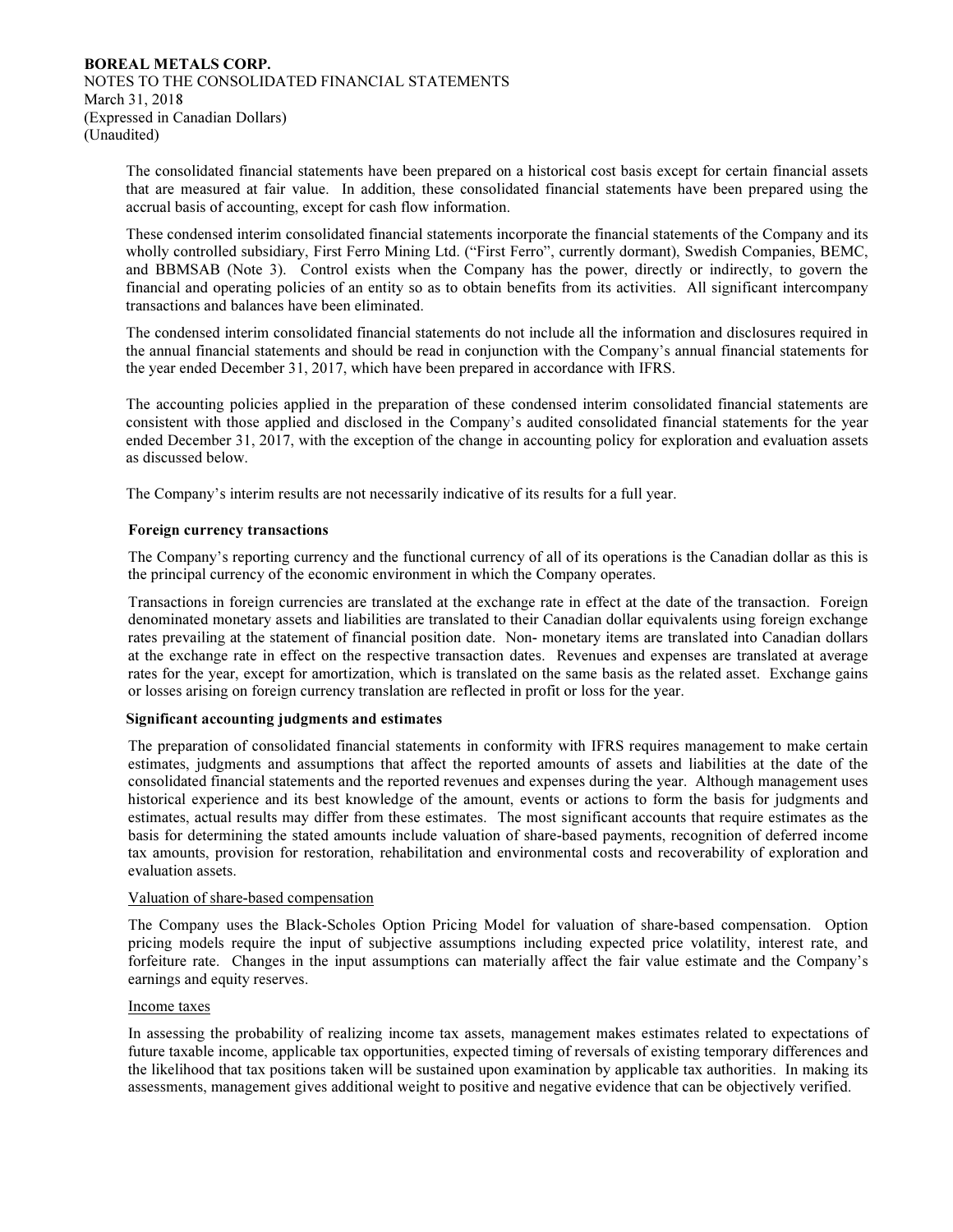#### Site decommissioning obligations

The Company recognizes a provision for future abandonment activities in the financial statements equal to the net present value of the estimated future expenditures required to settle the estimated future obligation at the statement of financial position date. The measurement of the decommissioning obligation involves the use of estimates and assumptions including the discount rate, the expected timing of future expenditures and the amount of future abandonment costs. The estimates were made by management and external consultants considering current costs, technology and enacted legislation. As a result, there could be significant adjustments to the provisions established which would affect future financial results.

#### Economic recoverability and probability of future economic benefits of exploration and evaluation assets

Management has determined that mineral property costs incurred which were capitalized have future economic benefits and are economically recoverable. Management uses several criteria in its assessments of economic recoverability and probability of future economic benefits including geological and metallurgic information, history of conversion of mineral deposits to proven and probable reserves, scoping and feasibility studies, accessible facilities, existing permits and life of mine plans.

Critical judgments exercised in applying accounting policies that have the most significant effect on the amounts recognized in the financial statements are as follows:

#### Functional and reporting currency

The functional currency is the currency of the primary economic environment in which the entity operates. The functional currency for the Company and its subsidiaries is the Canadian dollar. The functional currency determinations were conducted through an analysis of the consideration factors identified in IAS 21, The Effects of Changes in Foreign Exchange Rates.

#### Acquisition method accounting

In the acquisition of the Swedish Companies, significant judgement was required to determine if that transaction represented a business combination or an asset purchase. More specifically, management concluded that the Swedish Companies did not represent a business, as the assets acquired were not an integrated set of activities with inputs, processes and outputs.

#### Accounting standards issued but not yet effective and change in accounting policy.

The Company has not yet adopted the following revised or new IFRS that have been issued but were not yet effective as at December 31, 2017:

IFRS 16, Leases is a new standard that sets out the principles for recognition, measurement, presentation and disclosure of leases including guidance for both parties to a contract, the lessee and the lessor. The new standard eliminates the classification of leases as either operating or finance leases as is required by IAS 17 and instead introduces a single lessee accounting model. This standard is effective for the years beginning on or after January 1, 2019.

The Company expects the only impact that this new accounting standard will have on the financial statements will be additional note disclosure.

#### Exploration and evaluation assets - Change in accounting policy.

The Company charged to operations all exploration and evaluation expenses incurred prior to the determination of economically recoverable reserves and a decision to develop has been made. These costs would also include periodic fees such as license and maintenance fees.

The Company capitalizes direct mineral property acquisition costs and those expenditures incurred following the determination that the property has economically recoverable reserves and a decision to develop the property. Mineral property acquisition costs include cash consideration and the fair value of common shares issued for mineral property interests, pursuant to the terms of the relevant agreement.

During fiscal 2018, the Company changed its accounting policy with respect to exploration and evaluation expenditures. In prior years the Company's policy was to charge to operations exploration expenditures as incurred.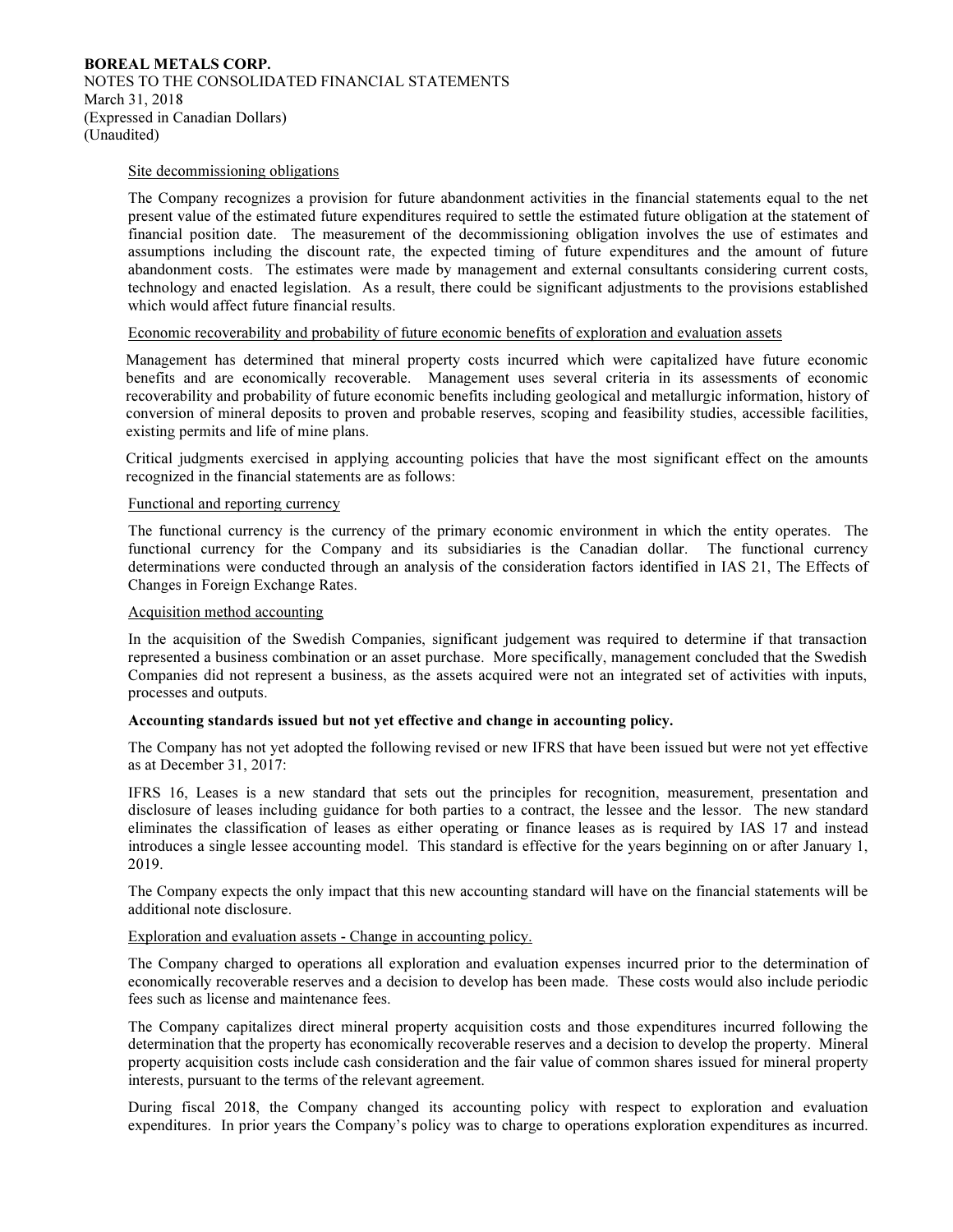> The Company has elected to change this accounting policy to now capitalize by property all costs directly related to the exploration and evaluation of mineral properties classified as exploration and evaluation assets, effective with the presentation of these financial statements, on a retrospective basis (Note 13).

## 3. EXPLORATION AND EVALUATION ASSETS

#### Swedish Companies

On February 14, 2017, the Company acquired two companies that were wholly-owned subsidiaries of EMX which together represent a portfolio of four Scandinavian base and precious metal (zinc-lead-copper-silver-gold) exploration projects including Gumsberg and Adak exploration assets in Sweden and the Tynset and Burfjord assets in Norway.

To acquire the Swedish Companies, the Company issued 1,713,390 of its common shares to EMX which represented a 19.9% equity ownership in the Company and had the continuing obligation to issue additional shares to maintain 19.9% interest, at no additional cost to EMX, until the Company has raised CDN\$5,000,000 in equity (raised on November 21, 2017); thereafter, EMX has the right to participate pro-rata in future financings at its own cost to maintain its 19.9% interest. During 2017, a total of 7,492,592 common shares valued at \$1,290,997 of the Company were issued to EMX due to above obligation (Note 6).

On February 15, 2018, the Company amended the share purchase agreement with EMX and included the acquisition of the Modum Project ("Modum"). Pursuant to the terms of the agreement, the Company issued to EMX 1,324,181 common shares valued at \$397,254, which brings EMX's equity ownership in Boreal to 19.9% (Note 6).

EMX has also been granted a 3% net smelter return ("NSR") royalty on each of the Properties, of which a 1% NSR royalty may be purchased by the Company on or before the fifth anniversary of the closing date in 0.5% increments for a total of (a) USD\$2,500,000, or (b) at the purchaser's option, USD\$2,000,000 plus shares of the Company equal in value to USD\$500,000.

EMX will receive annual advance royalty ("AAR") payments of USD\$20,000 for each of the Properties commencing on the second anniversary of the closing, with each AAR payment increasing by USD\$5,000 per year until reaching USD\$60,000 per year, except that the Company may forgo AAR payments on two of the four Properties in years two and three. Once reaching USD\$60,000, AAR payments will be adjusted each year according to the Consumer Price Index (as published by the U.S. Department of Labor, Bureau of Labor Statistics). EMX Royalty will receive a 0.5% NSR royalty on any new mineral exploration projects generated by the Company in Sweden or Norway, excluding projects acquired from a third party containing a mineral resource or reserve or an existing mining operation. EMX had the right to nominate one seat on the Board of Directors of the Company which has been filled by Eric Jensen.

#### Guldgruvan Project

On March 20, 2018, the Company completed the acquisition of the Guldgruvan cobalt project ("Guldgruvan") from EMX by BEMC.

Pursuant to the terms of the agreement, the Company issued to EMX 2,979,798 common shares of BEMC, which brings EMX's equity ownership in BEMC to 5.9%. BEMC will have the continuing obligation to issue additional shares of BEMC to EMX to maintain its 5.9% interest in BEMC, at no additional cost to EMX, until BEMC has raised \$3,000,000 in equity. Thereafter, EMX will have the right to participate pro-rata in future financings at its own cost to maintain its 5.9% interest in BEMC.

## In addition:

EMX is granted an uncapped 3% NSR royalty on the project, of which a 1% NSR royalty may be purchased by BEMC on or before the fifth anniversary of the closing date in 0.5% increments for a total of USD\$2,500,000 in cash and common shares of BEMC.

EMX will receive AAR payments of USD\$20,000, commencing on the second anniversary of the closing, with each AAR payment increasing by USD\$5,000 per year until reaching USD\$60,000 per year.

EMX will also be reimbursed for its acquisition costs and previous expenditures on the project.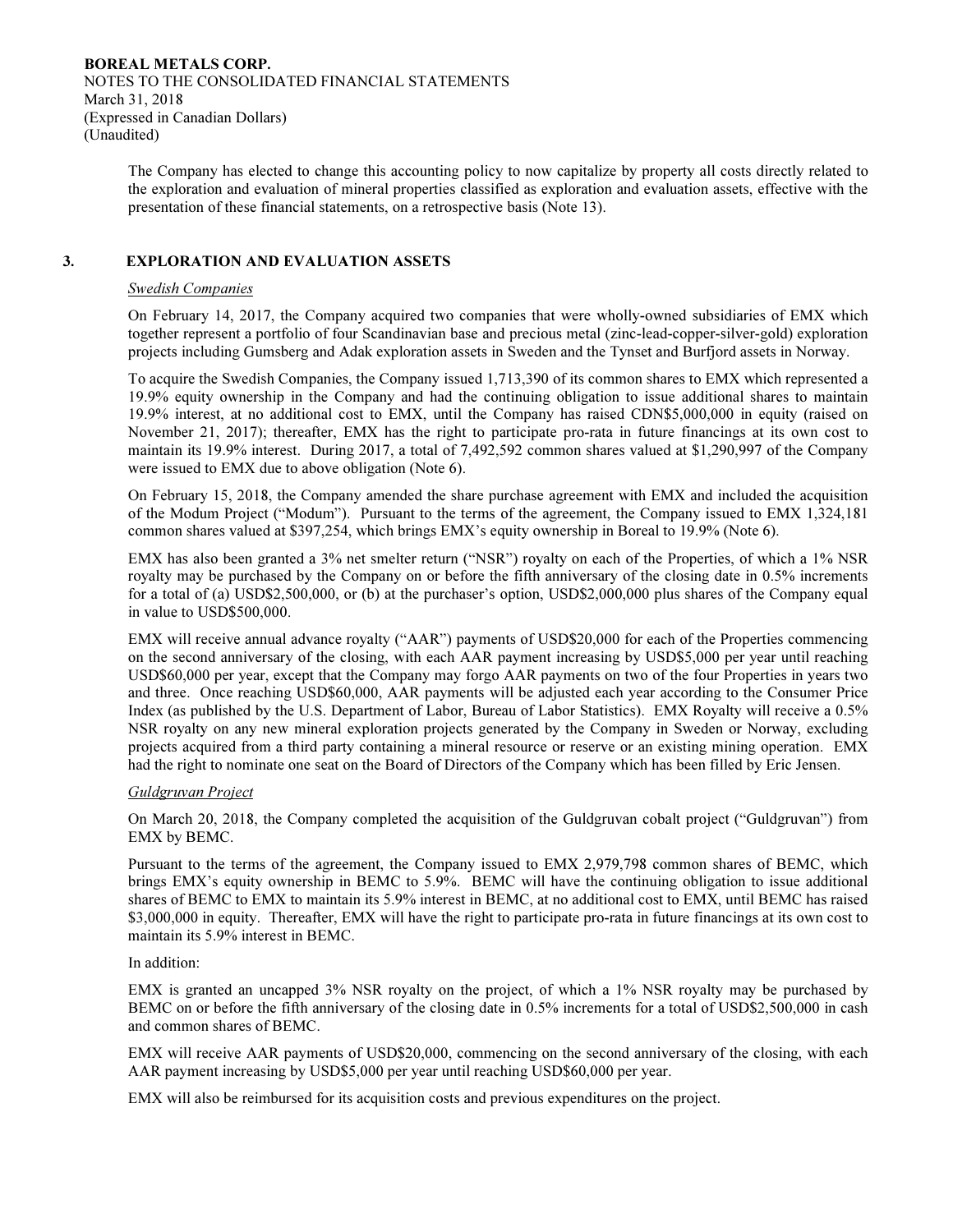Management qualifies this transaction as an acquisition of net assets. The fair value of the consideration allocated to property acquired is \$87,570.

|                                           | <b>Swedish Properties</b> |
|-------------------------------------------|---------------------------|
| Balance as of December 31, 2016           | \$                        |
| Scandinavian Properties acquisition costs | 215,233                   |
| Shares issued as anti-dilutive right      | 1,290,997                 |
|                                           |                           |
| Balance as of December 31, 2017           | 1,506,230                 |
| Modum project acquisition costs           | 397,254                   |
| Guldgruvan project acquisition costs      | 87,570                    |
| Balance as of March 31, 2018              | 1.991.054                 |

The Company is the owner of mining licenses located in Norway known as the Tynset licenses and Burfjord licenses; furthermore, it owns licenses in Sweden known as the Gumsberg and the Adak VMS Projects. In addition, the Company through BEMC, is the owner of mining license located in Norway known as the Modum and in Sweden known as Guldgruvan Projects.

Tynset VMS project (Røros District, Norway)

The Tynset project is comprised of certain exploration licenses in the Røros Mining District of central Norway.

Burfjord IOCG project (Alta Region, Norway)

The Burfjord project is comprised of certain exploration licenses near Kåfjord, Norway.

Gumsberg VMS Project (Bergslagen District, Sweden)

The Gumsberg project consists of certain exploration licenses in the Bergslagen Mining District of southern Sweden.

Adak VMS Project (Skelleftea District, Sweden)

Adak exploration license is located in Skellefteå Mining District in north Sweden.

Modum Project (Skuterud Mine, Norway)

The 13,115 Ha Modum project is located approximately 75 kilometres west of Oslo, Norway.

Gudgruvan Project (Los Cobalt Mine, Sweden)

The 2,400 Ha Guldgruvan Project is located near the town of Los, Sweden.

Exploration costs were incurred by the Company as follows:

| Exploration expenses          | Adak   | Gumsberg    | Burfjord | Tynset<br>Modum |     | Guldgruvan | Total        |
|-------------------------------|--------|-------------|----------|-----------------|-----|------------|--------------|
|                               |        |             |          |                 |     |            |              |
| Accommodation                 | \$     | \$<br>6,016 | \$17,921 | \$              | \$  | \$         | \$<br>23,937 |
| Drilling                      |        | 169,176     |          |                 |     |            | 169,176      |
| Field work                    | 326    | 104,816     | 144,233  | 5,611           |     |            | 254,985      |
| <b>Exploration</b> licenses   |        | 33,132      | 6,340    | 3,676           |     |            | 43,149       |
| Geological                    | 30,498 | 150,046     | 88,499   | 12,854          |     |            | 281,898      |
| Geophysical                   | 4,800  | 12,600      | 7,800    | 600             |     |            | 25,800       |
| Total as of December 31, 2017 | 35,624 | 475,786     | 264,793  | 22,741          |     |            | 798,944      |
| Accommodation                 |        | 2,749       |          |                 |     |            | 2,749        |
| Drilling                      |        | 339,912     |          |                 |     |            | 339,912      |
| Exploration equipment         |        | 22,315      |          | 2,904           |     |            | 25,219       |
| Field work                    |        | 89,233      | 717      | 12,609          |     |            | 102,559      |
| <b>Exploration licenses</b>   |        | 17,798      | 26,284   | 81,174          |     |            | 125,256      |
| Geological                    | 55     | 120,946     | 12,643   | 54              | 213 | 910        | 134,820      |
| Geophysical                   |        | 28,066      |          |                 |     |            | 28,066       |
| Other                         |        | 8,994       | 80       |                 |     |            | 9,074        |
| Incurred in 2018              | 55     | 630,014     | 39,723   | 96.741          | 213 | 910        | 767.656      |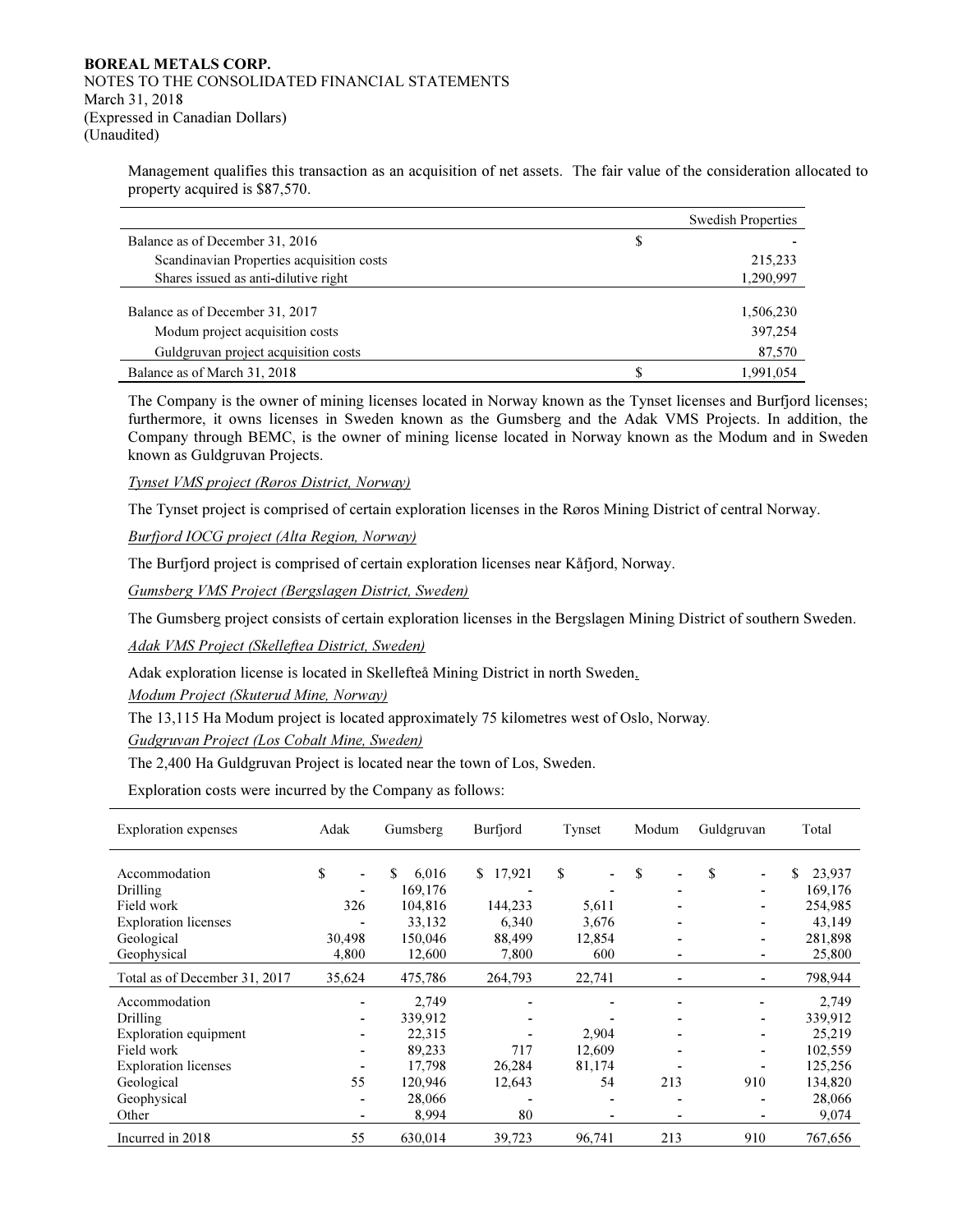| Total exploration costs as of<br>March 31, 2018                                       | \$35,679 \$1,105,800 | \$304,516 | \$119,482    | \$213 | 910<br>\$ |
|---------------------------------------------------------------------------------------|----------------------|-----------|--------------|-------|-----------|
| <b>EQUIPMENT</b>                                                                      |                      |           |              |       |           |
| Cost                                                                                  |                      | Container | Vehicle      |       | Total     |
| As of December 31, 2017                                                               | \$                   |           | \$           | \$    |           |
| Additions during the period                                                           |                      | 7,853     | 77,000       |       | 84,853    |
| As at March 31, 2018                                                                  | \$                   | 7,853     | \$<br>77,000 | \$    | 84,853    |
| Accumulated depreciation<br>As of December 31, 2017<br>Amortization during the period | \$                   | 265       | \$<br>2,595  | \$    | 2,828     |
| As at March 31, 2018                                                                  | \$                   | 265       | \$<br>2,595  | \$    | 2,828     |
| Net book value                                                                        |                      |           |              |       |           |
| As of December 31, 2017                                                               | \$                   |           | \$           | \$    |           |
| As at March 31, 2018                                                                  | \$                   | 7,588     | \$<br>74,405 | \$    | 81,993    |

## 5. ACCOUNTS PAYABLE AND ACCRUED LIABILITIES

As at March 31, 2018 and December 31, 2017 accounts payable and accrued liabilities consists of the following:

|                        | March 31, 2018 | December 31, 2017 |
|------------------------|----------------|-------------------|
| Accounts payable       | \$<br>331.828  | \$<br>574,826     |
| Accrued liabilities    | 87.571         | 20,000            |
| Due to related parties | 102.936        | 92,036            |
|                        | \$<br>522.335  | \$<br>686,862     |

#### 6. SHARE CAPITAL

#### Authorized share capital

The authorized share capital of the Company is an unlimited number of common shares without par value. All issued shares, consisting only of common shares are fully paid.

#### Issued share capital

During the year ended December 31, 2017

- a) On February 14, 2017, the Company issued 1,713,390 common shares to EMX on the acquisition of the Swedish Companies. The shares were valued at \$85,670 (Note 3).
- b) During the year ended December 31, 2017, a total of 7,492,492 shares were issued to EMX at no additional cost due to the Company's obligation to maintain EMX's 19.9% equity ownership in the Company (Note 3). These shares were recorded at a value of \$1,290,997.
- c) On April 4, 2017, the Company closed a non-brokered private placement of 12,270,000 units at \$0.05 for proceeds of \$613,500, of which \$289,379 was received in fiscal 2016. Each unit consisted of one common share and one-half of one transferable share purchase warrant with each whole warrant exercisable into one additional common share at a price of \$0.10 for a period of one year.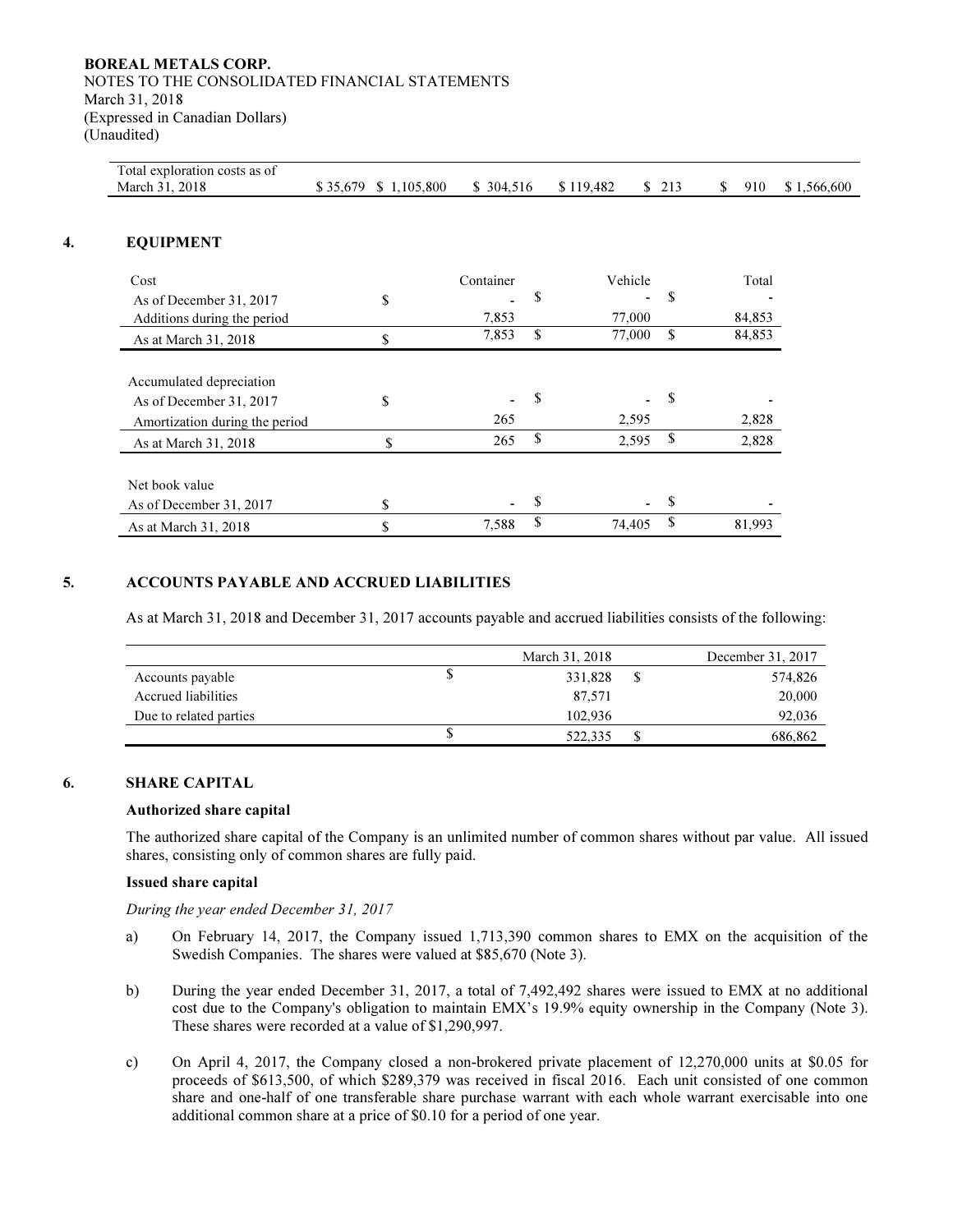d) On August 14, 2017, the Company closed a private placement of 5,527,500 units at a price of \$0.20. Each unit consisted of one common share and one-half of one transferable share purchase warrant, each whole warrant exercisable into one additional common share at a price of \$0.40 for a period of two years from the date of issue. The warrants are subject to an acceleration provision.

The Company paid finder's fees of \$18,500 in cash, issued 44,000 common shares as finder's fees at value of \$8,800 and 136,500 finder's warrants to certain finders valued at \$9,839. The finder's warrants have the same terms as private placement warrants except they are non-transferable.

e) On November 21, 2017, the Company closed a SFOD by way of brokered private placement. The SFOD consisted of 6,666,666 units of the Company at a price of \$0.30 for gross proceeds of \$2,000,000. Each unit consisted of one common share and one-half of share purchase warrant, with each whole warrant exercisable at a price of \$0.50 for a period of 24 months from the closing date of the SFOD.

On November 21, 2017, the Company also closed a brokered private placement of 8,000,000 units at a price of \$0.30 per unit for gross proceeds of \$2,400,000. Each unit consisted of one common share and one warrant, having the same terms as the SFOD warrants.

A cash commission of \$319,500 was paid and 1,065,000 non-transferable broker warrants valued at \$172,630 were issued to the agent. Each agent's warrant will be exercisable for one common share at a price of \$0.30 until May 21, 2019.

The agent also received 600,000 units as a corporate finance fee with 400,000 units having the same composition as the SFOD units and 200,000 broker's units. A value of \$56,378 was assigned to 400,000 brokers' warrants issued in connection to corporate finance units.

f) On November 21, 2017, the Company closed a non-brokered private placement for proceeds of \$200,000. The Company issued 666,666 units at a price of \$0.30, with each unit consisting of one common share and one common share purchase warrant. Each warrant is exercisable into one common share at a price of \$0.50 until November 21, 2019.

During the period ended March 31, 2018

- g) On February 14, 2018, the Company issued 1,324,181 common shares to EMX on the acquisition of the Modum project. The shares were valued at \$397,254 (Note 3).
- h) The Company issued 700,000 common shares on the exercise of warrants for proceeds of \$70,000.

#### **Options**

As at March 31, 2018, there were no stock options outstanding.

#### Warrants

A summary of share purchase warrants transactions during the period ended March 31, 2018 are as follows:

| Expiry date       | Exercise<br>price | WARC life<br>(years) | December 31.<br>2017 | Granted                        | Exercised   | Expired/<br>Cancelled         | March 31,<br>2018 |
|-------------------|-------------------|----------------------|----------------------|--------------------------------|-------------|-------------------------------|-------------------|
| April 4, 2018*    | \$0.10            | 0.01                 | 6,135,000            | $\overline{\phantom{0}}$       | 700.000     | ٠                             | 5,435,000         |
| May 21, 2019      | \$0.30            | 1.14                 | 1,065,000            | $\overline{\phantom{0}}$       | ٠           | ٠                             | 1,065,000         |
| August 14, 2019   | \$0.40            | 1.37                 | 2,400,250            | $\overline{\phantom{0}}$       | ۰           | ٠                             | 2,400,250         |
| November 21, 2019 | \$0.50            | 1.64                 | 12,399,999           | $\overline{\phantom{0}}$       | ۰           | ٠                             | 12,399,999        |
| November 21, 2019 | \$0.40            | 1.64                 | 500,000              | $\overline{\phantom{0}}$       | ٠           | ٠                             | 500,000           |
| TOTAL             |                   |                      | 22,500,249           | $\blacksquare$                 | 700,000     | ٠                             | 21,800,249        |
| Weighted average  |                   |                      |                      |                                |             |                               |                   |
| price             |                   |                      | 0.37                 | \$<br>$\overline{\phantom{a}}$ | 0.10<br>-\$ | S<br>$\overline{\phantom{0}}$ | 0.38              |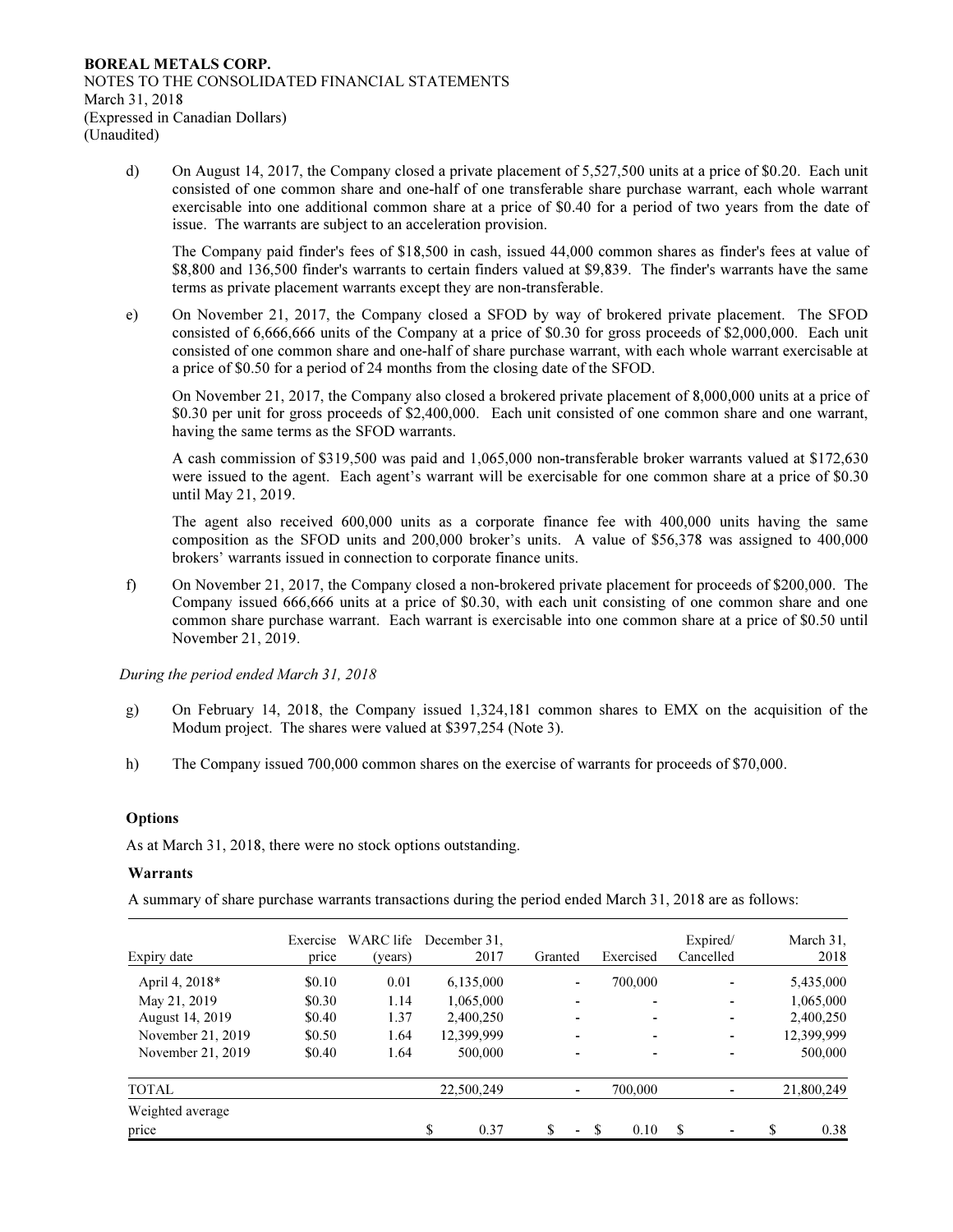\* Subsequently, 5,235,000 of these warrants were exercised and 200,000 expired.

The fair value of the brokers warrants issued was determined using the Black-Scholes Option Pricing Model using the following weighted average assumptions:

|                                 | 2017         |
|---------------------------------|--------------|
| Risk-free interest rate         | $1.41\%$     |
| Annualized volatility           | $100\%$      |
| Expected dividend yield         | Nil          |
| Expected warrants life in years | $1.67$ years |

#### Escrow units

12,102,236 shares and 3,538,618 warrants were placed in escrow in accordance with the escrow agreement dated November 21, 2017. 10% of the escrowed common shares and warrants were released on November 21, 2017, upon the completion of the SFOD. As at December 31, 2017, there were 10,892,12 common shares and 3,184,756 warrants of the Company held in escrow.

## 7. RELATED PARTY TRANSACTIONS

Key management personnel include the Chief Executive Officer ("CEO"), Chief Financial Officer ("CFO") and Directors of the Company.

The Company entered into the following transactions with related parties during the period ended March 31, 2018:

|                                      | For the period ended March 31, |         |    |       |
|--------------------------------------|--------------------------------|---------|----|-------|
|                                      |                                | 2018    |    | 2017  |
| Short-term benefits paid or accrued: |                                |         |    |       |
| Accounting fees                      | S.                             | 19.044  | \$ |       |
| Management fees                      |                                | 107,160 |    | 5,500 |
| Rent                                 |                                | 6,000   |    |       |
|                                      |                                | 132.204 |    | 5,500 |

As of March 31, 2018, included in accounts payable is \$102,936 (December 31, 2017 - \$132,934) due to directors and officers and \$4,175 (December 31,2017 – \$2,125) prepaid to an officer of the Company.

## 8. SEGMENT INFORMATION

The Company is engaged in one business activity, being the acquisition and exploration of mineral properties. Geographic information is disclosed in Note 3. All non-current assets are held solely in the Scandinavia segment.

#### 9. FINANCIAL INSTRUMENTS AND RISK MANAGEMENT

## Financial instruments

Financial assets and liabilities are classified in the fair value hierarchy according to the lowest level of input that is significant to the fair value measurement. Assessment of the significance of a particular input to the fair value measurement requires judgement and may affect placement within the fair value hierarchy levels. The hierarchy is as follows:

- Level 1: quoted prices (unadjusted) in active markets for identical assets or liabilities.
- Level 2: inputs other than quoted prices included in Level 1 that are observable for the asset or liability,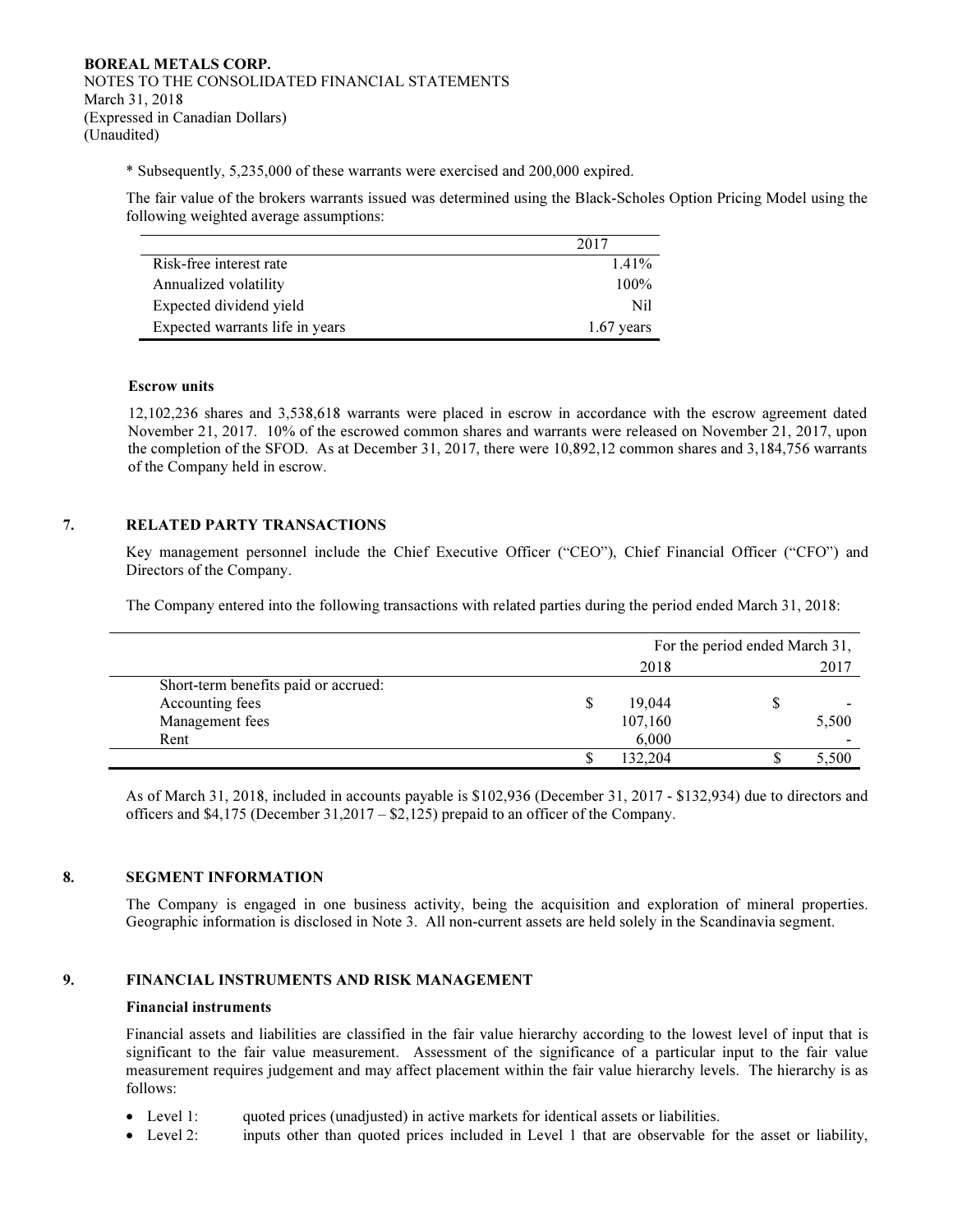either directly (i.e., as prices) or indirectly (i.e., derived from prices).

• Level 3: inputs for the asset or liability that are not based on observable market data (unobservable inputs).

The fair value of cash, receivables, reclamation bond and accounts payable and accrued liabilities approximate their carrying amounts due to the short-term nature of the financial instruments. Cash is classified as financial assets fair value through profit or loss and is measured at fair value using level 1 inputs of the fair value hierarchy. Reclamation bond is classified as held to maturity. Receivables are classified as loans and receivables. Accounts payable and accrued liabilities is classified as other financial liabilities.

#### Risk management

The Company is exposed to varying degrees to a variety of financial instrument related risks:

#### Credit risk

Credit risk is the risk that the counterparty to a financial instrument will cause a financial loss for the Company by failing to discharge its obligations. The Company's credit risk is primarily attributable to its liquid financial assets including cash and receivables. The Company limits its exposure to credit risk on liquid financial assets through maintaining its cash with high-credit quality financial institutions. Receivables are due from government agencies.

## Liquidity risk

Liquidity risk is the risk that the Company will not be able to meet its obligations associated with its financial liabilities. The Company's approach to managing liquidity risk is to ensure that it will have sufficient liquidity to meet liabilities when due. The Company considers financing opportunities so that it has sufficient liquidity to meet liabilities when due.

There can be no assurance the Company will be able to obtain required financing in the future on acceptable terms. The Company anticipates it will need additional capital in the future to finance on-going exploration of its properties, such capital to be derived from the completion of other equity financings. The Company has limited financial resources, has no source of operating income and has no assurance that additional funding will be available to it for future exploration and development of its project. The ability of the Company to arrange additional financing in the future will depend, in part, on the prevailing capital market conditions and exploration success. In recent years, the securities markets have experienced wide fluctuations in price which have not necessarily been related to the operating performance, underlying asset values or prospects of such companies. There can be no assurance that continual fluctuations in price will not occur. Any quoted market for the common shares may be subject to market trends generally, notwithstanding any potential success of the Company in creating revenue, cash flows or earnings.

#### Market risk

Market risk is the risk of loss that may arise from changes in market factors such as interest rates, foreign exchange rates, and commodity and equity prices.

#### Currency risk

The Company is exposed to financial risk related to fluctuations in foreign exchange rates. Foreign currency risk is limited to the portion of the Company's business transactions denominated in currencies other than the Canadian Dollar.

#### Interest rate risk

The Company's exposure to interest rate risk arises from the interest rate impact on cash. The Company's policy is to invest cash at floating rates of interest, in order to maintain liquidity, while achieving a satisfactory return for shareholders. There is minimal risk that the Company would recognize any loss as a result of a decrease in the fair value.

#### Price risk

The Company is exposed to price risk with respect to commodity prices. The Company closely monitors commodity prices to determine the appropriate course of action to be taken by the Company.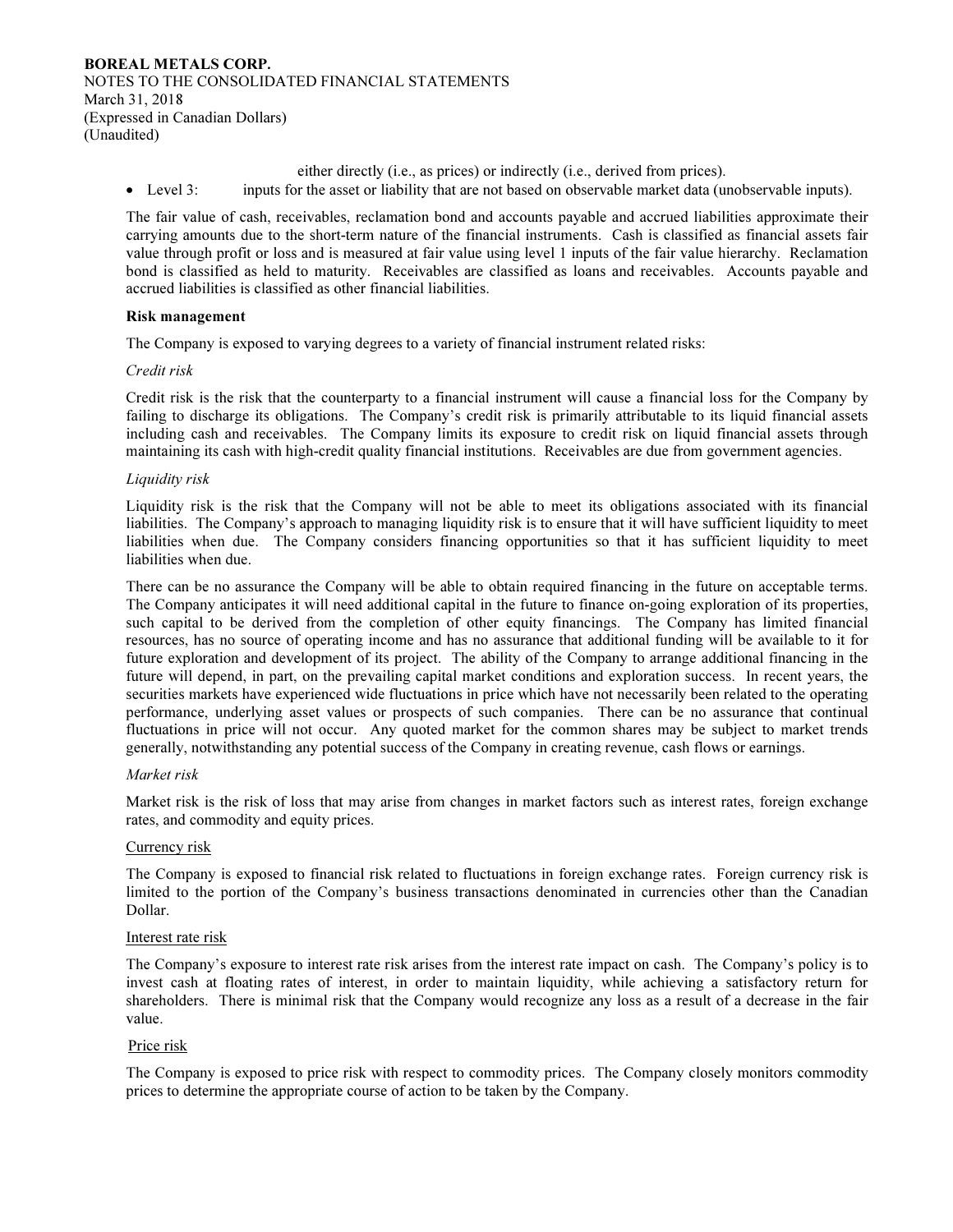## 10. SUPPLEMENTAL DISCLOSURE WITH RESPECT TO CASH FLOWS

|                                       | 2018       | 2017 |
|---------------------------------------|------------|------|
| Non-cash information:                 |            |      |
| Shares issued on property acquisition | \$ 397,254 | -    |

## 11. CAPITAL MANAGEMENT

The Company's objectives when managing capital are to safeguard the Company's ability to continue as a going concern in order to pursue the exploration and development of its mineral properties, acquire additional mineral property interests and to maintain a flexible capital structure which optimizes the costs of capital at an acceptable risk. In the management of capital, the Company includes the components of shareholders' equity.

The Company manages the capital structure and makes adjustments to it in light of changes in economic conditions and the risk characteristics of the underlying assets. To maintain or adjust the capital structure, the Company may attempt to issue new shares, issue debt, acquire or dispose of assets or adjust the amount of cash.

In order to facilitate the management of its capital requirements, the Company prepares annual expenditure budgets that are updated as necessary depending on various factors, including successful capital deployment and general industry conditions. The annual and updated budgets are approved by the Board of Directors.

The Company currently is not subject to externally imposed capital requirements. There were no changes in the Company's approach to capital management.

## 12. SUBSEQUENT EVENTS

a) On May 18, 2018, the Company's subsidiary BEMC closed an agreement with EMX and acquired the Mjövattnet and Njuggträskliden cobalt and nickel projects.

Pursuant to the terms of the agreement, the BEMC issued to EMX 2,020,202 common shares of BEMC, that represents a 4% equity ownership in BEMC. That increased EMX's share equity ownership in BEMC to 9.9%; BEMC will have the continuing obligation to issue additional shares of BEMC to EMX to maintain its 9.9% interest in BEMC, at no additional cost to EMX, until BEMC has raised \$3,000,000 in equity. Thereafter, EMX will have the right to participate pro-rata in future financings at its own cost to maintain its 9.9% interest in BEMC.

In addition:

- EMX will be granted 3% NSR royalty on each project, of which a 1% NSR royalty may be purchased by BEMC on or before the fifth anniversary of the closing date in 0.5% increments for a total of USD\$2,500,000 in cash and common shares of BEMC.
- EMX will receive AAR payments of USD\$20,000 for each project, commencing on the second anniversary of the closing, with each AAR payment increasing by USD\$5,000 per year until reaching USD\$60,000 per year.
- EMX will also be reimbursed 312,000 Swedish Krona (approximately USD\$37,000) for its acquisition costs and previous expenditures on the projects.
- b) The Company issued 5,235,000 common shares on the exercise of warrants for proceeds of \$523,500.

## 13. CHANGE IN ACCOUNTING POLICY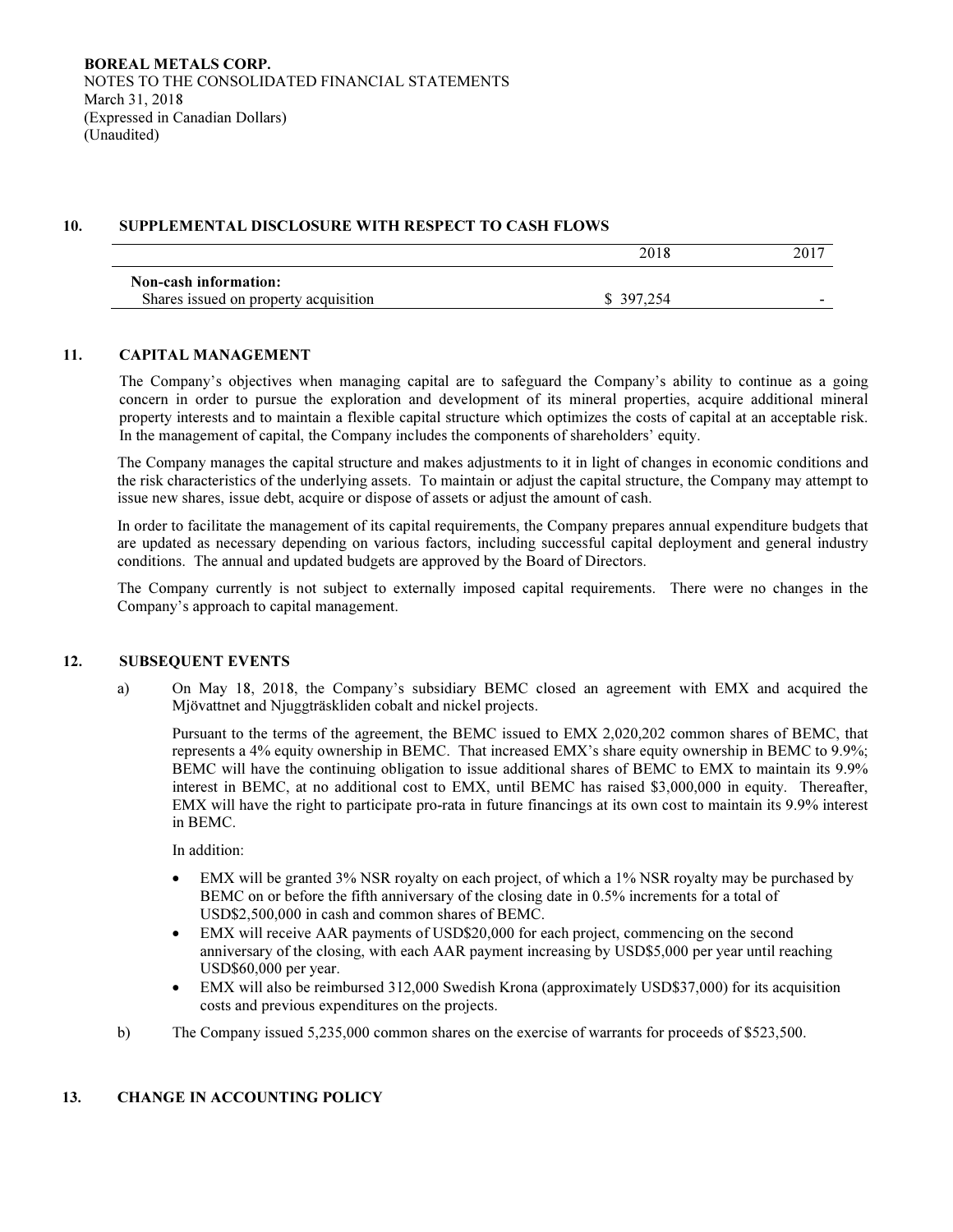The Company has adopted a new accounting policy with respect to exploration and evaluation assets and expenditures. In prior years the Company's policy was to charge to operations exploration expenditures as incurred. The Company has elected to change this accounting policy to now capitalize by property all costs directly related to the exploration and evaluation of mineral properties classified as exploration and evaluation assets effective with the presentation of these financial statements, on a retrospective basis.

The accounting policies in Note 2 have been applied in preparing the financial statements for the period ended March 31, 2018 and the comparative information for the year ended December 31, 2017.

An explanation of how the transition from the amounts previously reported has affected the Company's financial position, financial performance, and cash flows is set out below.

#### Consolidated Statements of Financial Position – as at December 31, 2017

|                                   | Note | As previously<br>reported<br>December 31, 2017 |             |    | Effect of<br>policy<br>change |    | Restated under new<br>policy<br>December 31, 2017 |
|-----------------------------------|------|------------------------------------------------|-------------|----|-------------------------------|----|---------------------------------------------------|
|                                   |      |                                                |             |    |                               |    |                                                   |
| <b>ASSETS</b>                     |      |                                                |             |    |                               |    |                                                   |
| <b>Current Assets</b>             |      |                                                |             |    |                               |    |                                                   |
| Cash                              |      | \$                                             | 3,397,728   | \$ |                               | \$ | 3,397,728                                         |
| Prepaid                           |      |                                                | 332,935     |    |                               |    | 332,935                                           |
| Receivable                        |      |                                                | 76,206      |    |                               |    | 76,206                                            |
|                                   |      |                                                | 3,806,869   |    |                               |    | 3,806,869                                         |
|                                   |      |                                                |             |    |                               |    |                                                   |
| <b>Reclamation Bond</b>           |      |                                                | 7,650       |    |                               |    | 7,650                                             |
| Exploration and evaluation assets | 13a  |                                                | 1,506,230   |    | 798,944                       |    | 2,305,174                                         |
|                                   |      |                                                |             |    |                               |    |                                                   |
| <b>TOTAL ASSETS</b>               |      | \$                                             | 5,320,749   | \$ | 798,944                       | \$ | 6,119,693                                         |
|                                   |      |                                                |             |    |                               |    |                                                   |
| <b>LIABILITIES</b>                |      |                                                |             |    |                               |    |                                                   |
| <b>Current Liabilities</b>        |      |                                                |             |    |                               |    |                                                   |
| Accounts payable and accrued      |      |                                                |             |    |                               |    |                                                   |
| liabilities                       |      | \$                                             | 686,862     | \$ | ٠                             | \$ | 686,862                                           |
| <b>SHAREHOLDERS' DEFICIENCY</b>   |      |                                                |             |    |                               |    |                                                   |
| Share capital                     |      |                                                | 7,053,617   |    |                               |    | 7,053,617                                         |
| Warrants                          |      |                                                | 238,847     |    |                               |    | 238,847                                           |
| Deficit                           | 13a  |                                                | (2,658,577) |    | 798.944                       |    | (1,859,633)                                       |
|                                   |      |                                                | 4,633,887   |    | 798,944                       |    | 5,432,831                                         |
| <b>TOTAL LIABILITIES AND</b>      |      |                                                |             |    |                               |    |                                                   |
| <b>SHAREHOLDERS' DEFICIENCY</b>   |      | \$                                             | 5,320,749   | \$ | 798,944                       | S  | 6,119,693                                         |

#### Consolidated Statements of Loss and Comprehensive Loss - For the Three Months Ended March 31, 2017

|                                  | Note | As previously<br>reported<br>March 31, 2017 | Effect of<br>policy<br>change | Restated under new<br>policy<br>March 31, 2017 |
|----------------------------------|------|---------------------------------------------|-------------------------------|------------------------------------------------|
| <b>OPERATING EXPENSES</b>        |      |                                             |                               |                                                |
| Audit and accounting fees        | \$   | 8,400                                       | $\sim$                        | <sup>\$</sup><br>8,400                         |
| Consulting fees                  |      | 17,498                                      | -                             | 17,498                                         |
| <b>Exploration</b> expenses      | 13b  | 111,178                                     | (111, 178)                    |                                                |
| General and administrative costs |      | 8,550                                       |                               | 8,550                                          |
| Foreign exchange                 |      | 10,449                                      | -                             | 10,449                                         |
| Management fees                  |      | 2,500                                       |                               | 2,500                                          |